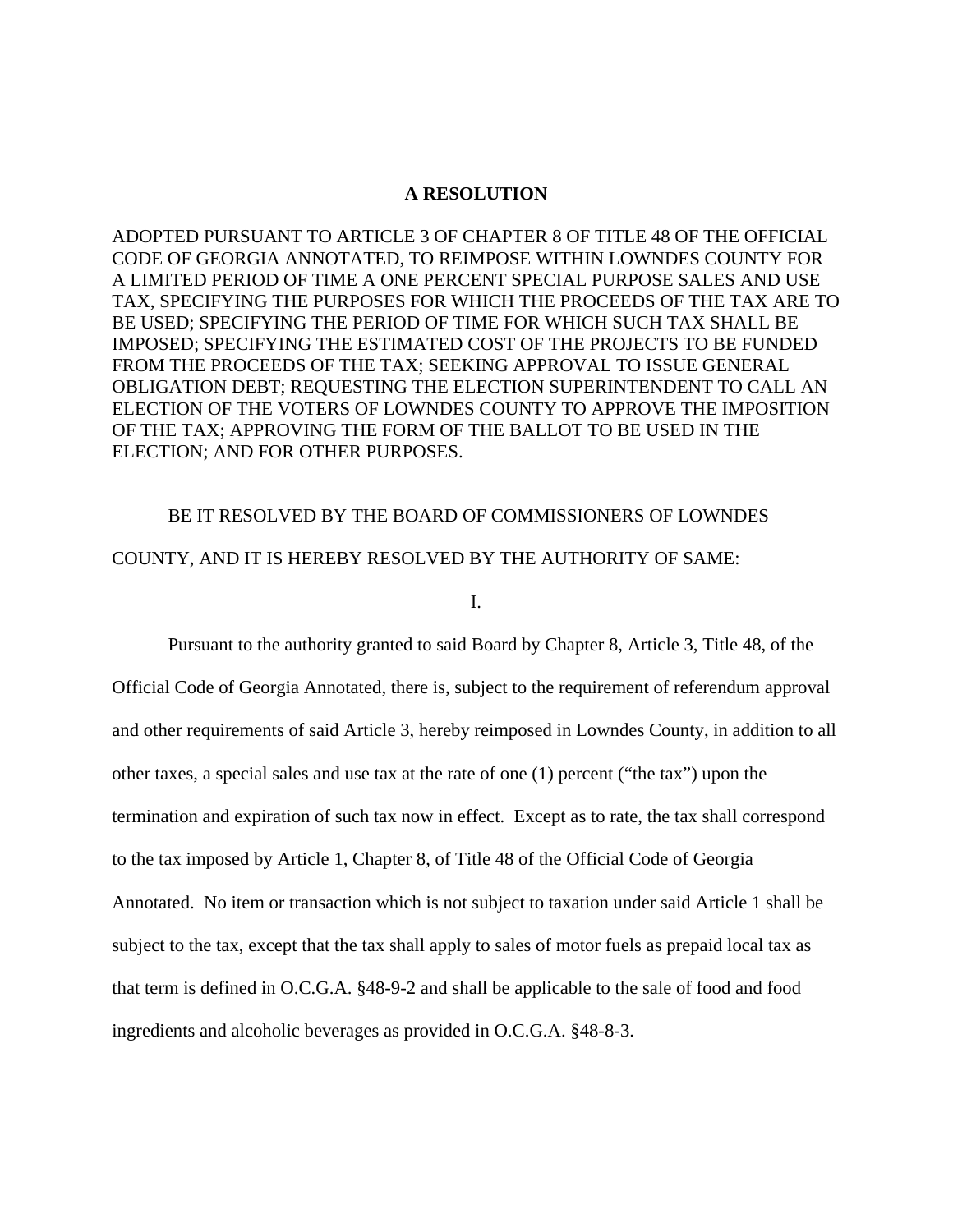# II.

The proceeds of the tax are to be used and may be expended:

(a) by Lowndes County (the "County") for purposes of capital outlay projects, including major permanent, long-lived improvements or betterments and major capital equipment, consisting of:

| project                                                                                                                                                                         | estimated cost  |
|---------------------------------------------------------------------------------------------------------------------------------------------------------------------------------|-----------------|
| construction of and improvements to road, street and bridge facilities<br>and major capital equipment for construction and maintenance of<br>road, street and bridge facilities | \$18,575,733    |
| construction of and improvements to water and sewer facilities                                                                                                                  | \$16,000,000    |
| payment of bond debt for acquisition and construction of and equipping<br>a new library facility and parks and recreation facilities                                            | \$22,000,000    |
| construction of, improvements to and major capital equipment for<br>public safety facilities and purposes, including fire protection and<br>law enforcement                     | 5,000,000<br>\$ |
| improvements to and major capital equipment for public safety radio<br>system purposes                                                                                          | 4,000,000<br>S. |
| renovation of former courthouse facility                                                                                                                                        | \$2,000,000     |
| Total                                                                                                                                                                           | \$67,575,733    |

(b) by the City of Valdosta for purposes of capital outlay projects, including major permanent,

long-lived improvements or betterments and major capital equipment, consisting of:

|           | project                                                                                                                                                                                                                                                                                                                                                                           | estimated cost |
|-----------|-----------------------------------------------------------------------------------------------------------------------------------------------------------------------------------------------------------------------------------------------------------------------------------------------------------------------------------------------------------------------------------|----------------|
| $\bullet$ | construction of and improvements to road, street, and bridge facilities<br>to include sidewalks, bike lanes, piping of ditches, city rights-of-way to<br>include land acquisition, traffic signals and intersection improvements,<br>resurfacing, street repairs and materials, technology improvements, and<br>other transportation systems and equipment improvements including | \$12,725,000   |
|           | the Traffic Management Center                                                                                                                                                                                                                                                                                                                                                     |                |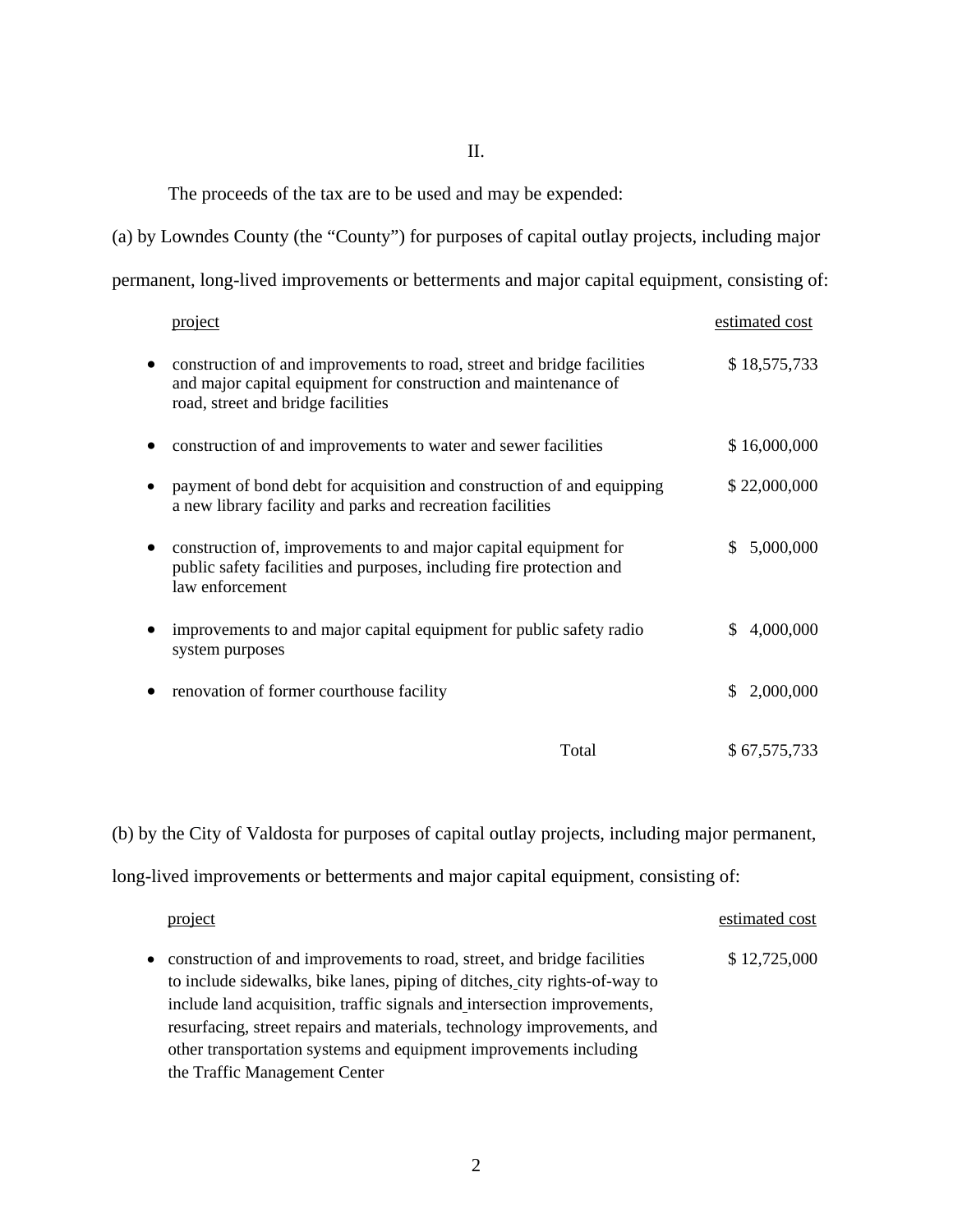|   | construction of and improvements to drainage infrastructure,<br>systems and facilities to include the purchase of land, property, and<br>capital equipment for the maintenance of drainage systems                                                | \$<br>3,500,000 |
|---|---------------------------------------------------------------------------------------------------------------------------------------------------------------------------------------------------------------------------------------------------|-----------------|
| ٠ | construction of, improvements to and major capital equipment<br>for police facilities, including crime lab facilities and other police<br>equipment and technology improvements                                                                   | \$<br>1,200,000 |
|   | construction of, improvements to, and major capital equipment<br>for parks and recreation to include land acquisition, facility<br>improvements and renovations                                                                                   | \$<br>1,200,000 |
| ٠ | construction of, improvements to, and major capital equipment<br>for firefighting, training, and fire station facilities to include land<br>acquisition, renovations, additions, fire trucks, technology equipment<br>and other capital equipment | \$<br>2,900,000 |
| ٠ | land acquisition, site work, design, construction of and capital<br>equipment to include furnishings for a municipal auditorium facility<br>and improvements to administrative facilities                                                         | \$20,000,000    |
|   | construction of and improvements to water and sewer facilities<br>to include equipment, land acquisition, and construction of water<br>and wastewater facilities, plants, infrastructure, materials and<br>capital equipment                      | \$14,000,000    |
|   | construction of, improvements to, and major capital equipment for<br>public works facilities, including sanitation vehicles and other public<br>works vehicles                                                                                    | \$<br>2,439,739 |
|   | major repairs, renovations, and capital equipment for administrative<br>buildings, including computer hardware and software                                                                                                                       | \$<br>500,000   |
|   | acquisition of and improvements to capital equipment for a public<br>safety radio system                                                                                                                                                          | \$<br>4,000,000 |
|   | payment of existing bond debt and/or loan obligations for water<br>and wastewater improvements and capital expenditures                                                                                                                           | \$11,400,000    |
|   | purchase of property, land and streetscape improvements, design,<br>and construction of capital improvements projects as identified in<br>the downtown Valdosta strategic master plan                                                             | \$<br>1,000,000 |
|   | Total                                                                                                                                                                                                                                             | \$74,864,739    |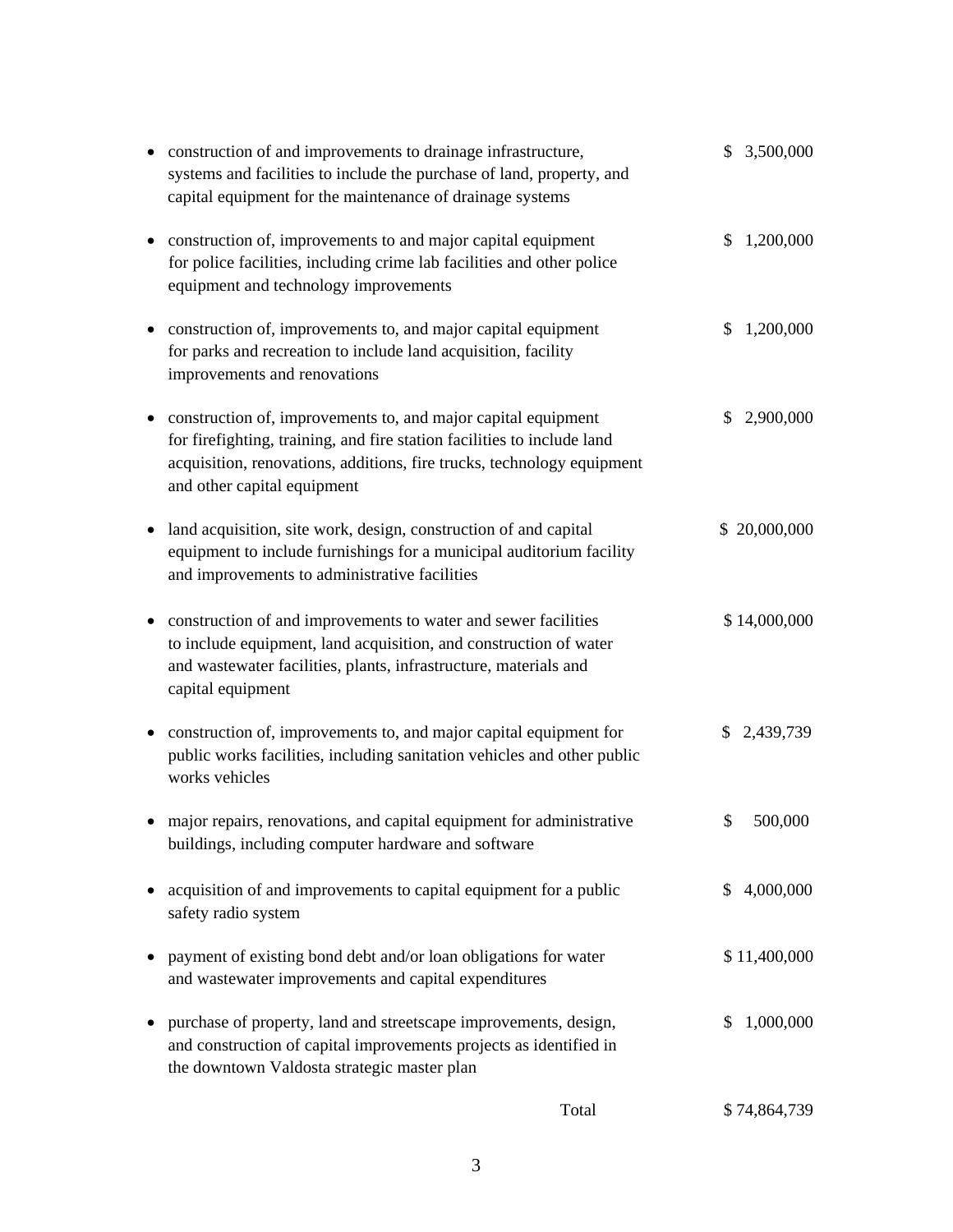(c) by the City of Hahira for purposes of capital outlay projects, including major permanent,

long-lived improvements or betterments and major capital equipment, consisting of:

|   | project                                                                                                                                                                                                                                                                                                                                             | estimated cost  |
|---|-----------------------------------------------------------------------------------------------------------------------------------------------------------------------------------------------------------------------------------------------------------------------------------------------------------------------------------------------------|-----------------|
|   | construction of, improvements to, and major capital equipment for<br>road, street and bridge facilities, sidewalks, bicycle/cart paths and trails,<br>including acquisition of rights of way, improvement of surface-water<br>drainage, widening, resurfacing, leveling and other repairs for<br>preservation of road, street and bridge facilities | \$<br>750,000   |
|   | construction of, improvements to, and major capital equipment for<br>water and sewer facilities                                                                                                                                                                                                                                                     | \$<br>1,250,000 |
|   | construction of, improvements to, and major capital equipment for<br>public safety facilities, including police and firefighting and rescue<br>equipment, computer equipment, communications equipment, police<br>and fire department vehicles, and acquisition of property                                                                         | \$<br>800,000   |
|   | construction of, improvements to, and major capital equipment for<br>administrative facilities, including city hall, computer equipment and<br>technology upgrades                                                                                                                                                                                  | \$<br>558,480   |
|   | construction of, improvements to, and capital equipment for city parks<br>and recreation facilities, including acquisition of property and<br>construction of parks                                                                                                                                                                                 | \$<br>400,000   |
|   | Total                                                                                                                                                                                                                                                                                                                                               | \$3,758,480     |
|   | (d) by the City of Remerton for purposes capital outlay projects, including major permanent,                                                                                                                                                                                                                                                        |                 |
|   | long-lived improvements or betterments and major capital equipment, consisting of:                                                                                                                                                                                                                                                                  |                 |
|   | project                                                                                                                                                                                                                                                                                                                                             | estimated cost  |
| ٠ | construction of and improvements to road, street and bridge facilities,<br>and acquisition of capital equipment                                                                                                                                                                                                                                     | \$<br>150,000   |
|   | construction of and improvements to water and sewer facilities,<br>including, but not limited to acquisition of capital equipment and<br>payment for services rendered in connection therewith                                                                                                                                                      | \$<br>450,000   |
|   | purchase of capital equipment for public safety and firefighting                                                                                                                                                                                                                                                                                    | \$<br>250,000   |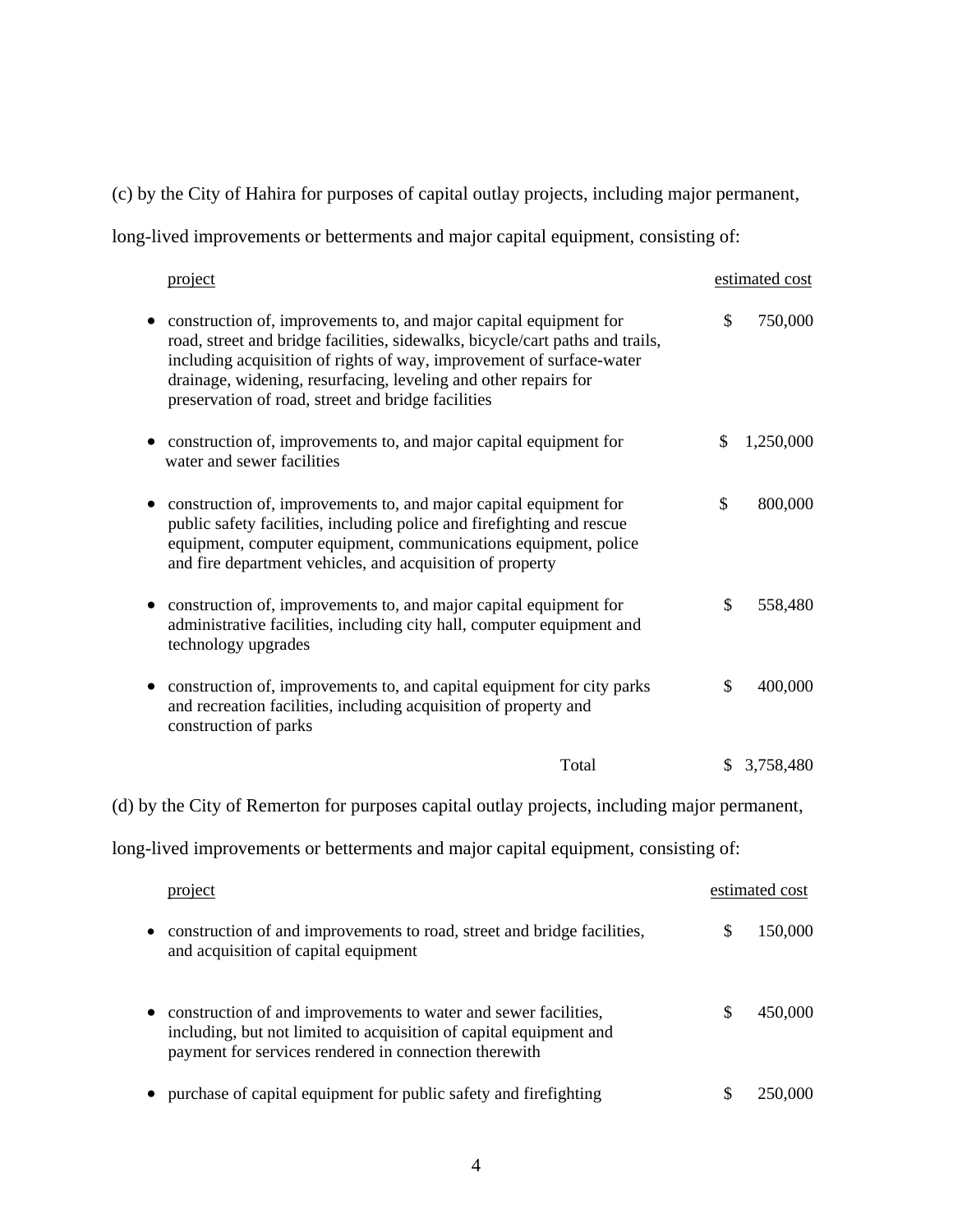including, but not limited to public safety vehicles

| • construction of, improvements and/or renovations to, or purchase of   | \$692,116 |
|-------------------------------------------------------------------------|-----------|
| property for municipal facilities, and purchase of furniture, fixtures, |           |
| and equipment related thereto                                           |           |

| Total | \$1,542,116 |
|-------|-------------|
|-------|-------------|

(e) by the City of Dasher for purposes of capital outlay projects, including major permanent,

long-lived improvements or betterments and major capital equipment, consisting of:

| project                                                                                                                                              |    | estimated cost |
|------------------------------------------------------------------------------------------------------------------------------------------------------|----|----------------|
| construction of and improvements to parks and recreation facilities<br>$\bullet$<br>including land development, capital equipment and infrastructure | S  | 250,473        |
| construction of and improvements to community culture, history,<br>Museum and Library.                                                               |    | 438,329        |
| development of plans, construction and improvements to sewage<br>$\bullet$<br>and/or water distribution systems for the City of Dasher               | \$ | 125,236        |
| construction of and improvements to streets, roads and bridges                                                                                       | S  | 438,331        |
| Total                                                                                                                                                |    | 1.252.369      |

(f) by the City of Lake Park for purposes of capital outlay projects, including major permanent,

long-lived improvements or betterments and major capital equipment, consisting of:

| project                                                                                                                                                                                                                                                                                                                            |   | estimated cost |
|------------------------------------------------------------------------------------------------------------------------------------------------------------------------------------------------------------------------------------------------------------------------------------------------------------------------------------|---|----------------|
| construction of and improvements to road, street and bridge facilities,<br>$\bullet$<br>sidewalks, bicycle/cart paths and trails, including acquisition of rights<br>of way, improvement of surface-water drainage, widening, resurfacing,<br>leveling and other repairs for preservation of road, street and bridge<br>facilities |   | 250,000        |
| construction of and improvements to water and sewer facilities                                                                                                                                                                                                                                                                     | S | 350,000        |
| construction of and major capital equipment for public work facilities,<br>$\bullet$<br>including maintenance building facilities, service vehicles and<br>maintenance equipment and acquisition of property for construction of<br>a maintenance building                                                                         | S | 100,000        |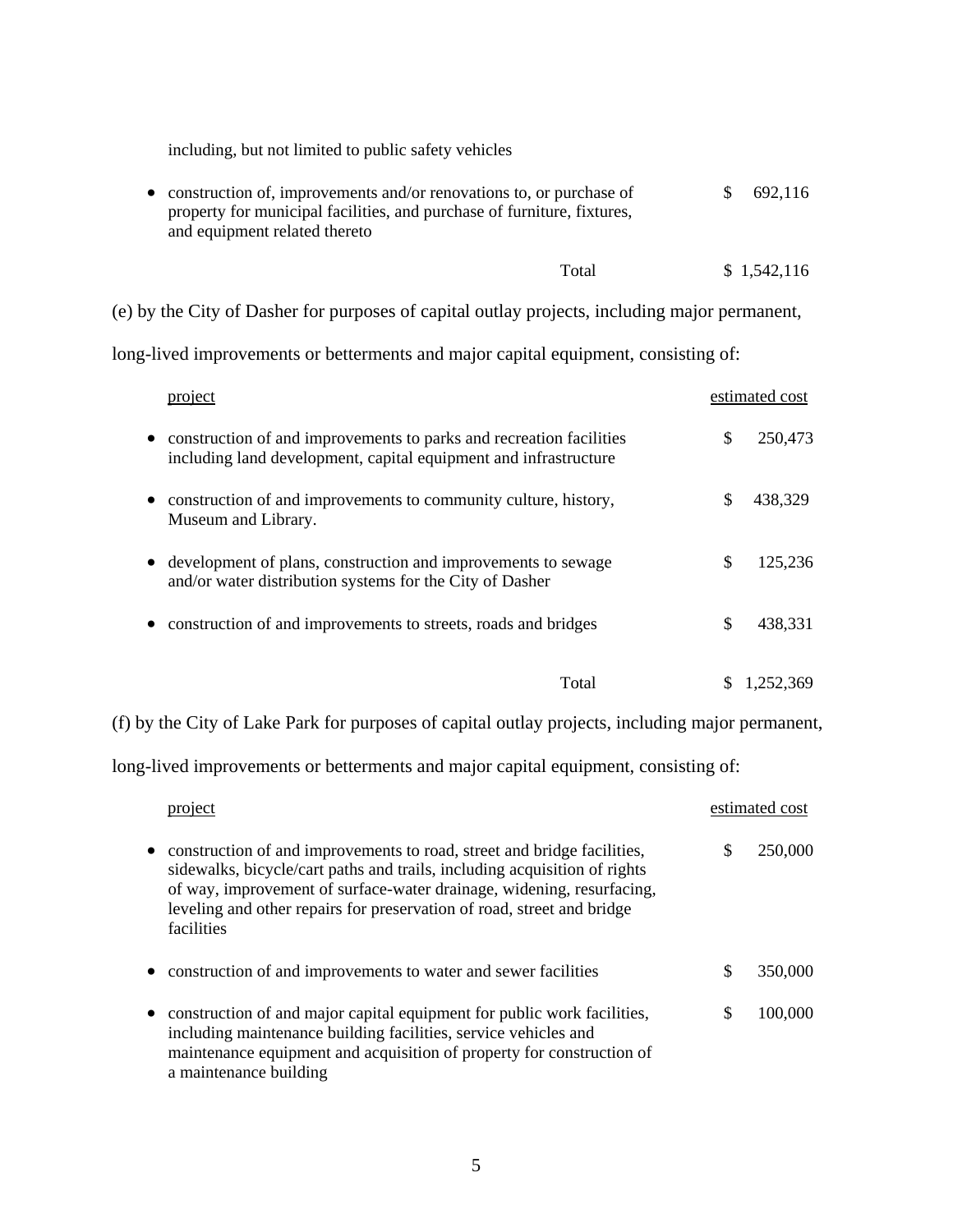| improvements to and major capital equipment for public safety facilities,<br>including police and firefighting and rescue equipment, computer<br>equipment, communications equipment, and police and fire department<br>vehicles | S  | 150,000   |
|----------------------------------------------------------------------------------------------------------------------------------------------------------------------------------------------------------------------------------|----|-----------|
| improvements to and major capital equipment for administrative<br>facilities, including improvements to city hall, computer equipment<br>and technology upgrades                                                                 | \$ | 56,564    |
| improvements to and capital equipment for city parks and recreation<br>facilities, including acquisition of property, construction of parks and<br>renovation and restoration of civic center and other historic structures      | \$ | 100,000   |
| Total                                                                                                                                                                                                                            |    | 1,006,564 |

# III.

 The maximum period of time that the tax will be imposed is the six calendar years of 2014 through 2019.

# IV.

 The estimated cost of the projects which will be funded from the proceeds of the tax is \$150,000,000.

V.

 If approved by the voters, part of the proceeds of the tax will be used for the payment of general obligation debt to be issued by Lowndes County in conjunction with the imposition of the tax secured by the tax. The principal amount of the debt to be issued shall be \$20,000,000. The purpose for which the debt is to be issued is to finance a portion of the costs of the acquisition and construction of and equipping a new library facility and parks and recreation facilities and the costs of issuing such debt. The maximum interest rate which such debt is to bear is 5.5 percent per annum. The amount of principal to be paid in each year during the life of the debt is \$3,235,000 in 2015, \$3,270,000 in 2016, \$3,305,000 in 2017, \$3,345,000 in 2018, \$3,395,000 in 2019, and \$3,450,000 in 2020.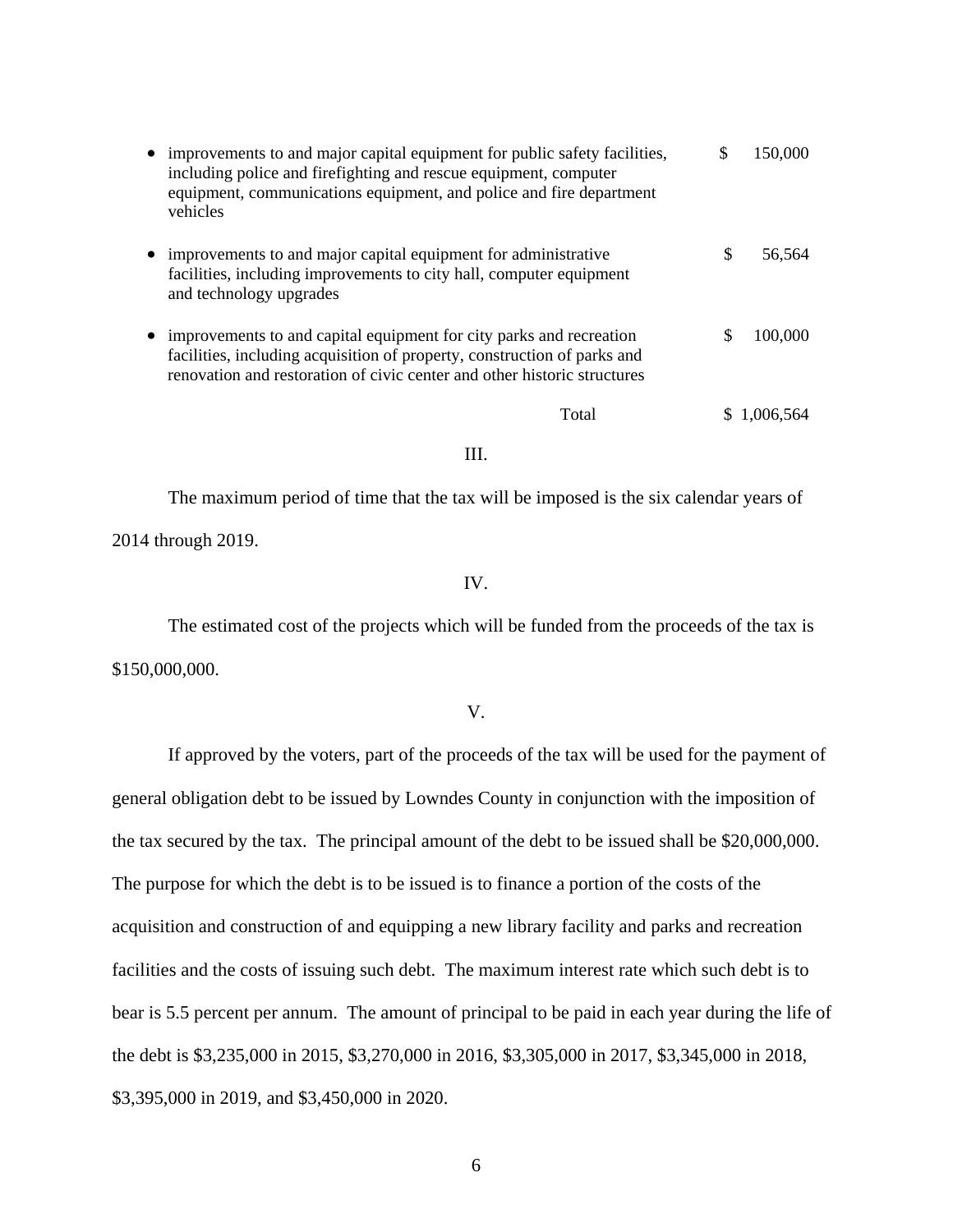VI.

The Board of Commissioners of the County hereby determines that during each year in which any payment of principal or interest on the debt to be issued by the County comes due the County will receive from the tax net proceeds sufficient to fully satisfy such liability of the County.

#### VII.

The other purposes for which such proceeds will be used are specified herein.

#### VIII.

The tax shall be reimposed upon the termination of the special purpose local option sales tax now in effect in the County, provided, however, in respect to services which are regularly billed on a monthly basis, the tax shall be effective with respect to and shall apply to services billed on or after said effective date.

# IX.

A copy of this resolution shall be delivered to the Election Superintendent of Lowndes County which is requested to issue the call for an election in substantially the form attached hereto as Exhibit A for the purpose of submitting the question of the imposition of the tax to the voters of the County.

X.

It is hereby requested that the election be held by the Superintendent of Elections of Lowndes County in accordance with the election laws of the State of Georgia and that said Superintendent of Elections canvass the returns, declare the result of the election and certify the result to the Secretary of State and to the Commissioner of Revenue.

7